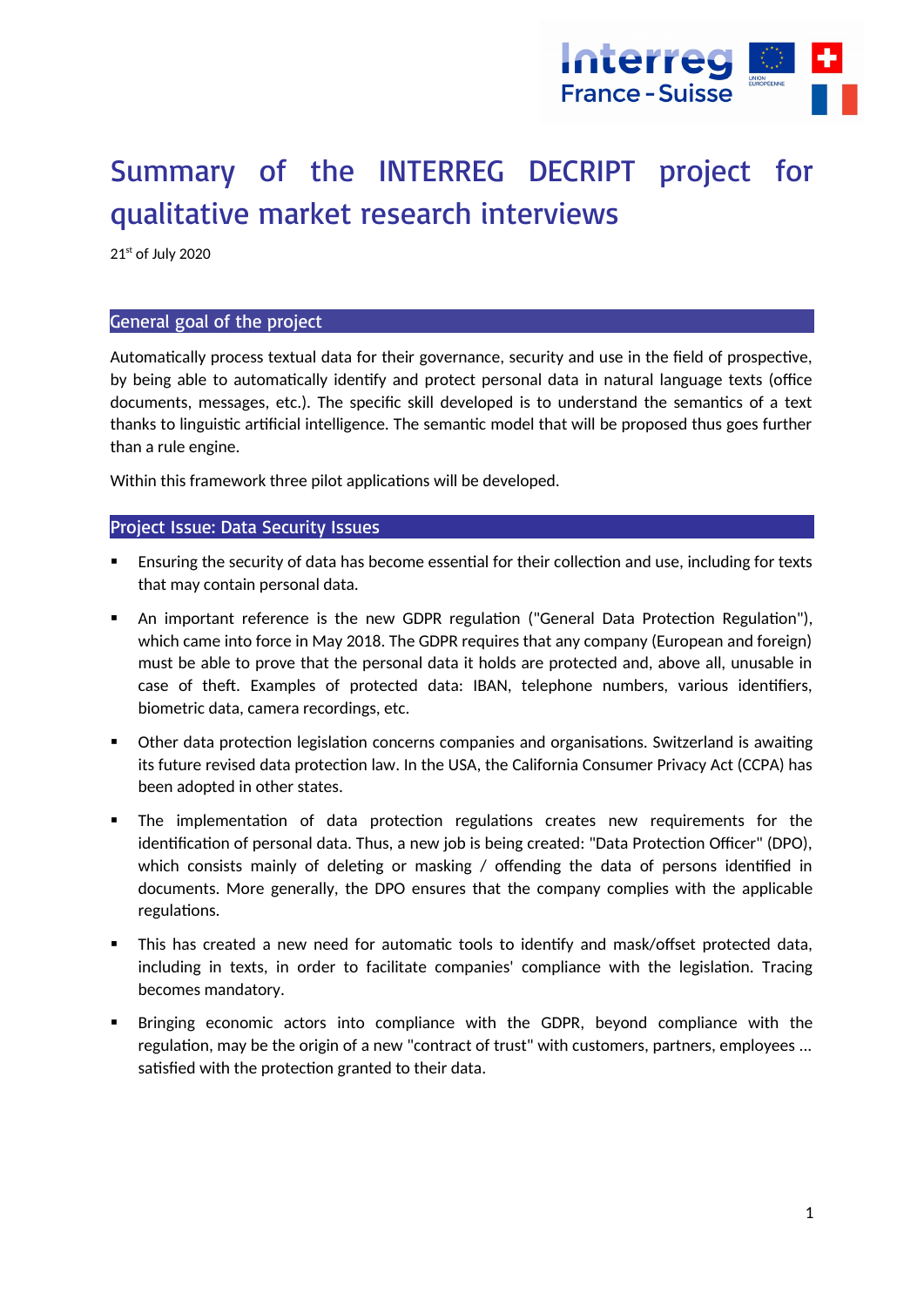

## Project specificity: Linguistic modelling approach

- Linguistic work will determine how data specific to individuals and of value to users are expressed in textual documents.
- A linguistic model meta-model for data retrieval will be developed to be used to automate the identification of this data.

## Pilot Application 1: Data Governance

- The data governance application must ensure that procedures are in compliance with the GDPR, while identifying valuable data. Data governance applications are designed to enable the digital enterprise to minimize the risk of exposure.
- A first specific goal of the data governance application is to extend current data governance to textual data, by "mapping" between the semantics of textual data and the semantics of structured enterprise data. A second specific goal of the data governance application is to enable audits on the use of personal data and to guarantee the protection of personal data.

# Pilot Application 2: Identification and masking of personal data

- The objective of the application is to facilitate and automate the anonymisation (or "obfuscation") of all types of personal data at the heart of text (numeric) zones, of various origins and forms (customer notice, document, e-mail, etc). This issue concerns all organisations (private and public) in their approach to data protection (particularly in the application of the GDPR), whether internally, for the purpose of outsourcing a processing operation, or for their outgoing flows. The main issues are that personal data can be of different natures and origins, and are complex to locate and type when they are found within a text. The application must therefore ensure the detection, localisation, typing, and then masking of personal data within a text field and according to various selectable procedures (substitution, encryption or "obfuscation"). As a result, the application produces anonymised texts, replacing personal data with values that no longer carry any information, moreover, these values do not allow the original information to be retrieved.
- Terms used in practice for this type of operation: obfuscation, anonymisation, un-identification, de-personalisation, data masking, pseudonymisation, data cloaking, data masquerading, tokenisation, data obfuscation, data privacy, data sanitisation, data scrambling, data deidentification. The reverse operation is called re-identification or de-anonymisation.

#### Pilot Application 3: Detection of unnamed entities

- The objective of the unnamed entity identification application is to detect, in a text, an entity: the name of a person (natural or legal), organisation, place or product/service, and to disambiguate it, even when this entity is not explicitly named. Example: "City at the end of the lake" should be able to refer to "Geneva".
- A specific goal of this unnamed entity detection application is to integrate the identification of entities not explicitly named in an information analysis process, as well as to evaluate its quality and real impact. To this end, a model and a linguistic approach will be used, which will allow for better results in terms of accuracy. In the end, the analysis of large volumes of information will be accelerated.